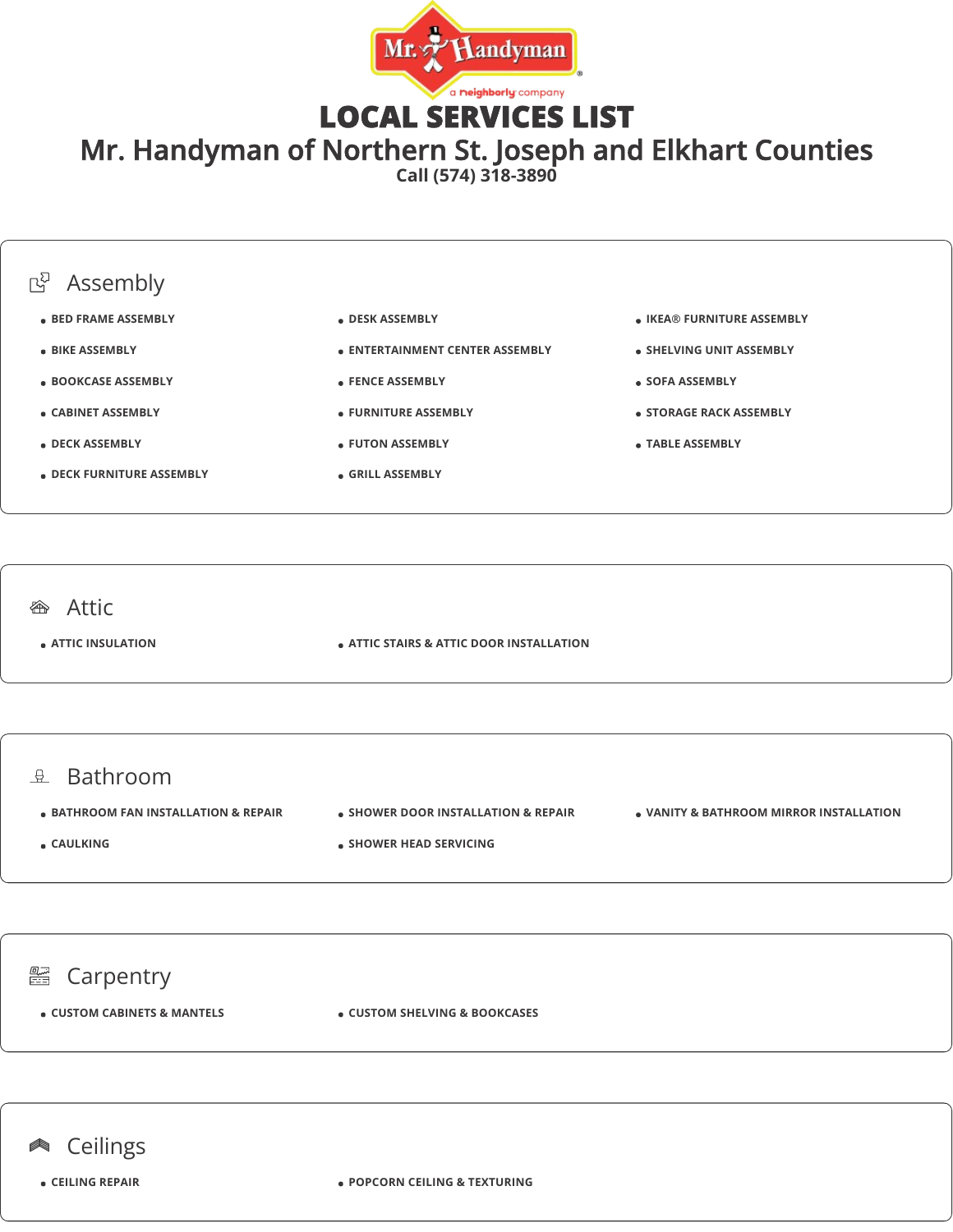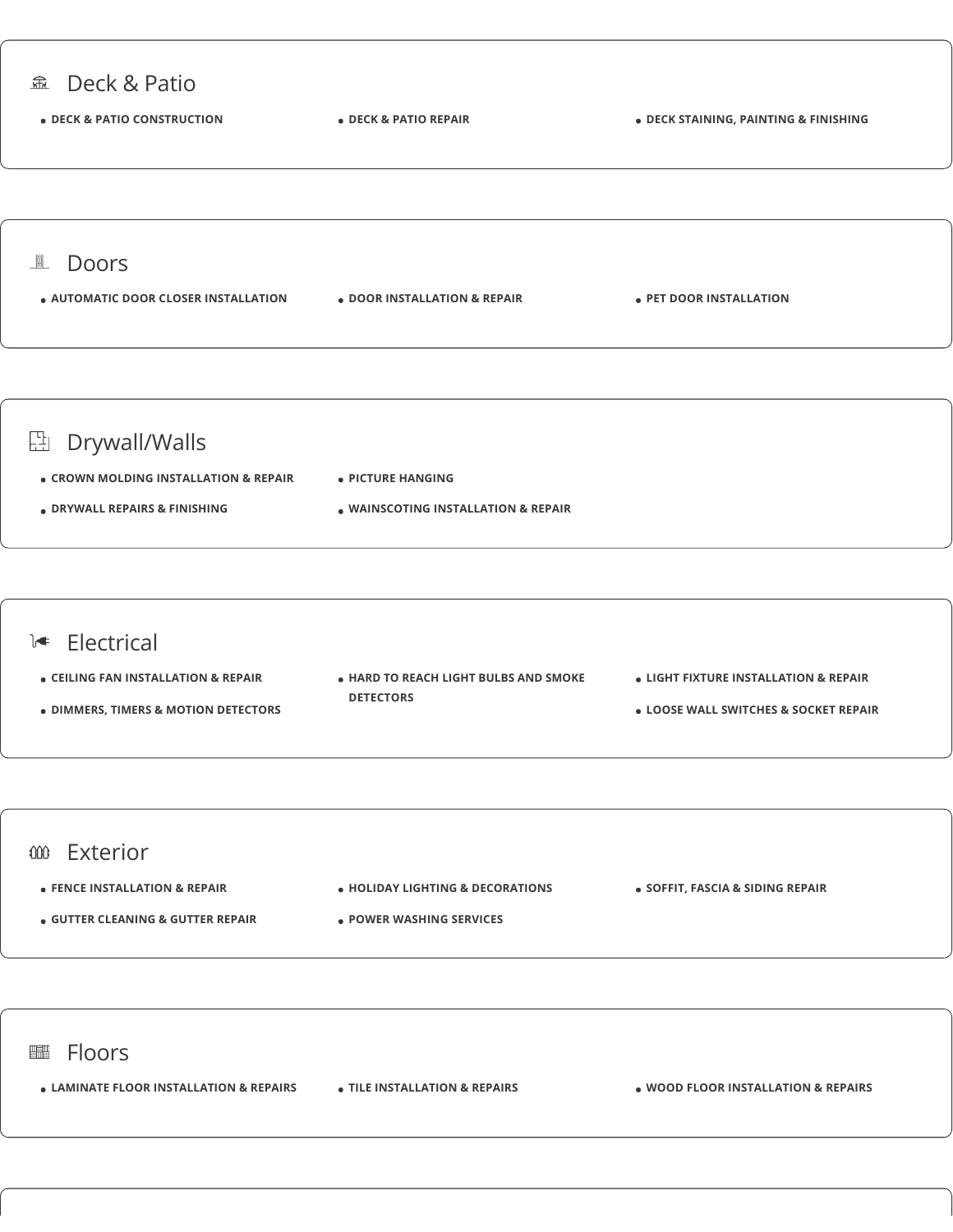## Garage

**GARAGE DOOR OPENER INSTALLATION GARAGE DOOR WEATHER STRIPPING GARAGE ORGANIZATION & STORAGE**



- **CABINET INSTALLATION & REPAIR CUSTOM KITCHEN ISLANDS**
- **COUNTERTOP INSTALLATION & REPAIR KITCHEN BACKSPLASH INSTALLATION**

## **■ Living & Dining Room**

**MANTEL INSTALLATION**



#### **DRYER VENT CLEANING**